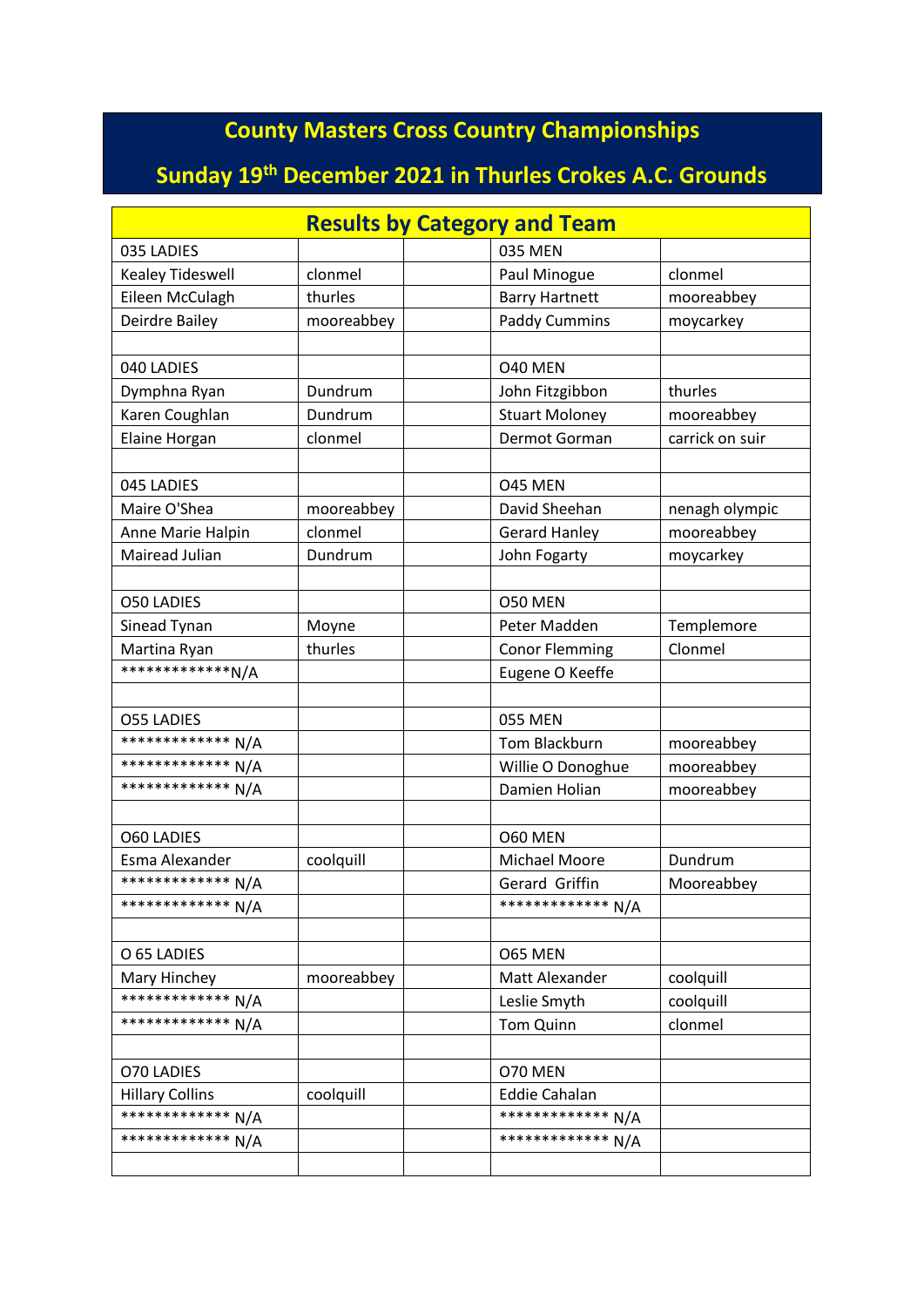| O70 LADIES                            |  | O75 MEN                              |  |  |
|---------------------------------------|--|--------------------------------------|--|--|
| ************** N/A                    |  | Myles McHugh                         |  |  |
|                                       |  |                                      |  |  |
| <b>LADIES OVER 35 TEAM</b>            |  | <b>LADIES OVER 45</b><br><b>TEAM</b> |  |  |
| dundrum 11                            |  | mooreabbey milers<br>39              |  |  |
| thurles crokes 35                     |  | ************* N/A                    |  |  |
| mooreabbey milers 50                  |  | ************* N/A                    |  |  |
|                                       |  |                                      |  |  |
| <b>MENS 65+ TEAMS</b>                 |  |                                      |  |  |
| coolquill 7                           |  |                                      |  |  |
| clonmel 14                            |  |                                      |  |  |
| ************** N/A                    |  |                                      |  |  |
|                                       |  |                                      |  |  |
| <b>MENS OVER 35 TEAM</b>              |  | <b>MENS 050 TEAM</b>                 |  |  |
| mooreabbey milers 36                  |  | mooreabbey milers<br>60              |  |  |
| carrick on suir 41                    |  | templemore 81                        |  |  |
| thurles crokes 83                     |  | dundrum 93                           |  |  |
| templemore 113                        |  | clonmel 96                           |  |  |
| mooreabbey B 121                      |  |                                      |  |  |
| dundrum 139                           |  |                                      |  |  |
|                                       |  |                                      |  |  |
| <b>Master Women - Overall Results</b> |  |                                      |  |  |

| Pos            | <b>Number</b> | <b>Athlete</b>    | Club                 | Catetory                 |
|----------------|---------------|-------------------|----------------------|--------------------------|
| 1              | 407           | Dymphna Ryan      | Dundrum AC - O40     | Dundrum AC -             |
|                |               |                   |                      | 040_A                    |
| $\overline{2}$ | 391           | Kealey Tideswell  | Clonmel AC - O35     | Clonmel AC - O35_A       |
| 3              | 406           | Karen Coughlan    | Dundrum AC - O40     | Dundrum AC -             |
|                |               |                   |                      | 040_A                    |
| 4              | 392           | Elaine Horgan     | Clonmel AC - O40     | Clonmel AC - O40_A       |
| 5              | 401           | Eileen McCullagh  | Thurles Crokes AC -  | Thurles Crokes AC -      |
|                |               |                   | O <sub>35</sub>      | 035_A                    |
| 6              | 397           | Marie O'Shea      | Mooreabbey Milers AC | <b>Mooreabbey Milers</b> |
|                |               |                   | $-045$               | AC-045 A                 |
| $\overline{7}$ | 408           | Catherine Fogarty | Dundrum AC - O40     | Dundrum AC -             |
|                |               |                   |                      | 040 A                    |
| 8              | 393           | Anne Marie Halpin | Clonmel AC - O45     | Clonmel AC - O45_A       |
| 9              | 409           | Mairead Julian    | Dundrum AC - O45     | Dundrum AC -             |
|                |               |                   |                      | 045_A                    |
| 10             | 410           | Sinead Tynan      | Moyne AC - O50       | Moyne AC - O50_A         |
| 11             | 395           | Deirdre Bailey    | Mooreabbey Milers AC | <b>Mooreabbey Milers</b> |
|                |               |                   | $-035$               | AC-035 A                 |
| 12             | 405           | Martina Ryan      | Thurles Crokes AC -  | Thurles Crokes AC -      |
|                |               |                   | O <sub>50</sub>      | 050_A                    |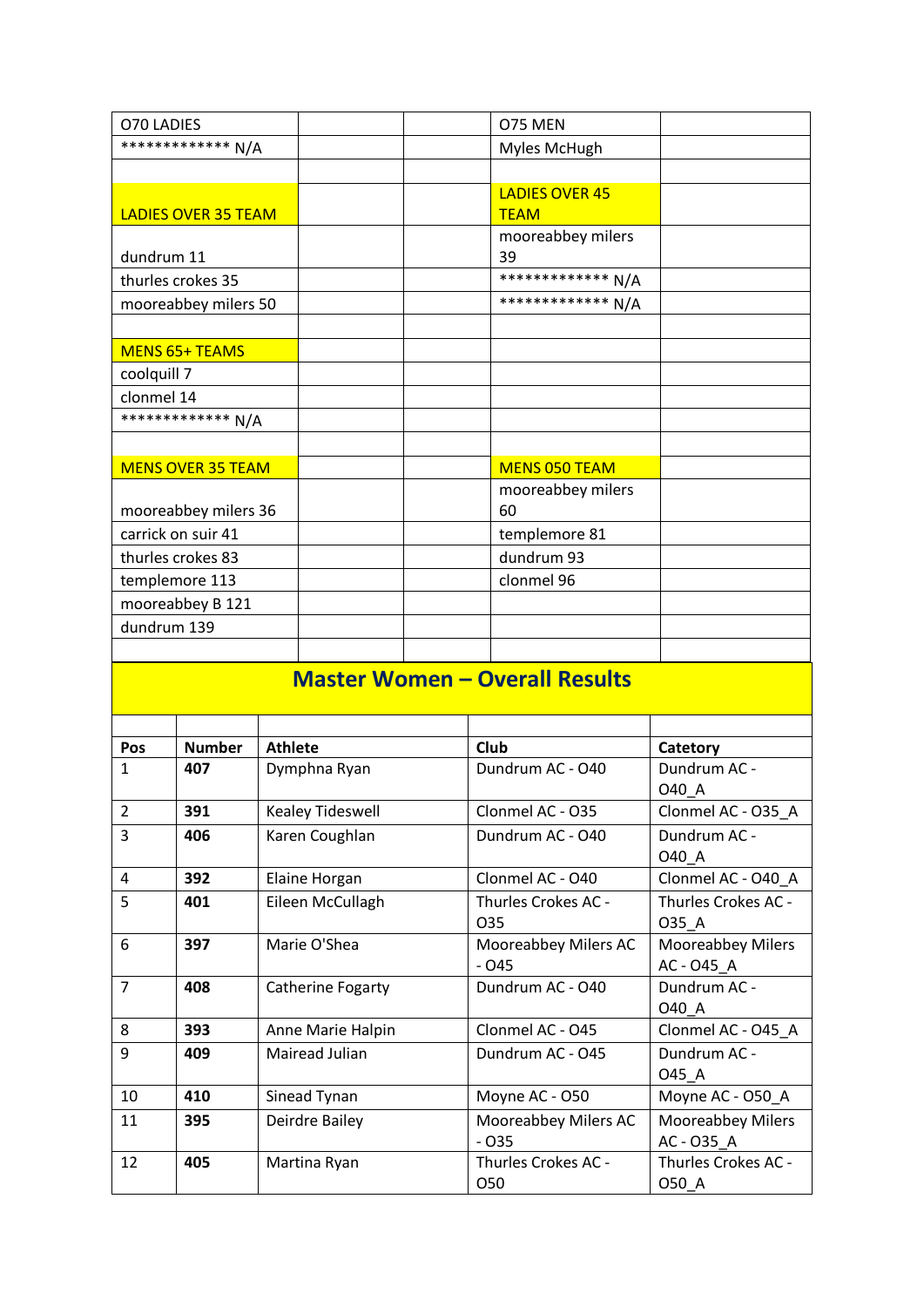| 13             | 404                    | Paula Mills                         | Thurles Crokes AC -<br>045                  | Thurles Crokes AC -<br>O45 A           |  |  |
|----------------|------------------------|-------------------------------------|---------------------------------------------|----------------------------------------|--|--|
| 14             | 400                    | Michelle Maher                      | Thurles Crokes AC -<br>O35                  | Thurles Crokes AC -<br>035 A           |  |  |
| 15             | 398                    | Mary Pyke                           | Mooreabbey Milers AC<br>$-045$              | Mooreabbey Milers<br>AC - 045 A        |  |  |
| 16             | 403                    | Eileen Bourke                       | Thurles Crokes AC -<br>O40                  | Thurles Crokes AC -<br>040 A           |  |  |
| 17             | 396                    | Michelle Carey                      | Mooreabbey Milers AC<br>$-040$              | Mooreabbey Milers<br>AC - O40_A        |  |  |
| 18             | 399                    | Mary Hinchy                         | Mooreabbey Milers AC<br>$-065$              | Mooreabbey Milers<br>AC - O65_A        |  |  |
| 19             | 402                    | Nora McNamara                       | Thurles Crokes AC -<br>O40                  | Thurles Crokes AC -<br>040 A           |  |  |
| 20             | 411                    | Esme Alexander                      | Coolquill AC - O60                          | Coolquill AC - O60 A                   |  |  |
| 21             | 412                    | <b>Hillary Collins</b>              | Coolquill AC - O70                          | Coolquill AC - O70_A                   |  |  |
| 22             | 394                    | Marianne Blackwell                  | Mooreabbey Milers AC<br>$-035$              | <b>Mooreabbey Milers</b><br>AC - 035_A |  |  |
|                | <b>Master Men 0/65</b> |                                     |                                             |                                        |  |  |
| $\mathbf{1}$   | 466                    | Matt Alexander                      | Coolquill AC - O65                          | Coolquill AC - O65_A                   |  |  |
| $\overline{2}$ | 465                    | Leslie Smyth                        | Coolquill AC - O65                          | Coolquill AC - O65_A                   |  |  |
| 3              | 480                    | <b>Tom Quinn</b>                    | Clonmel AC - O65                            | Clonmel AC - O65 A                     |  |  |
| 4              | 467                    | <b>Eddie Cahalan</b>                | Coolquill AC - O70                          | Coolquill AC - O70_A                   |  |  |
| 5              | 477                    | Ned O'Brien                         | Clonmel AC - O65                            | Clonmel AC - O65_A                     |  |  |
| 6              | 478                    | Myles McHugh                        | Clonmel AC - O75                            | Clonmel AC - O75 A                     |  |  |
|                |                        | <b>Master Men - Overall Results</b> |                                             |                                        |  |  |
| Pos            | <b>Number</b>          | <b>Athlete</b>                      | Club                                        | Category                               |  |  |
| 1              | 447                    | John Fitzgibbon                     | Thurles Crokes AC -<br>O40                  | Thurles Crokes AC -<br>O40_A           |  |  |
| $\overline{2}$ | 415                    | <b>Stuart Moloney</b>               | Mooreabbey Milers AC<br>- O40               | Mooreabbey Milers<br>AC - O40_A        |  |  |
| 3              | 469                    | Paul Minogue                        | Clonmel AC - O35                            | Clonmel AC - O35_A                     |  |  |
| 4              | 432                    | David Sheahan                       | Nenagh Olympic AC -<br>O45                  | Nenagh Olympic AC<br>$-$ O45 $\_$ A    |  |  |
| 5              | 435                    | Dermot Gorman                       | Carrick On Suir AC -<br>O40                 | Carrick On Suir AC -<br>O40 A          |  |  |
| 6              | 413                    | <b>Barry Hartnett</b>               | Mooreabbey Milers -<br>O35                  | Mooreabbey Milers<br>$-035A$           |  |  |
| $\overline{7}$ | 429                    | Paddy Cummins                       | Moycarkey Coolcroo<br>AC - O35              | Moycarkey Coolcroo<br>AC - O35_A       |  |  |
| 8              | 434                    | Patrick Roche                       | Carrick On Suir AC -<br>O40                 | Carrick On Suir AC -<br>O40_A          |  |  |
| 9              | 481                    | Barry O'Shea                        | Carrick On Suir AC -<br>O35                 | Carrick On Suir AC -<br>O35_A          |  |  |
| 10             | 423                    | Tom Blackburn                       | Mooreabbey Milers AC<br>$-$ O <sub>55</sub> | Mooreabbey Milers<br>AC - O55_A        |  |  |
| 11             | 418                    | Kevin Lenihan                       | Mooreabbey Milers AC<br>$-$ O <sub>40</sub> | Mooreabbey Milers<br>AC - O40_A        |  |  |
| 12             | 438                    | Michael Carey                       | Templemore AC - O40                         | Templemore AC -<br>O40_A               |  |  |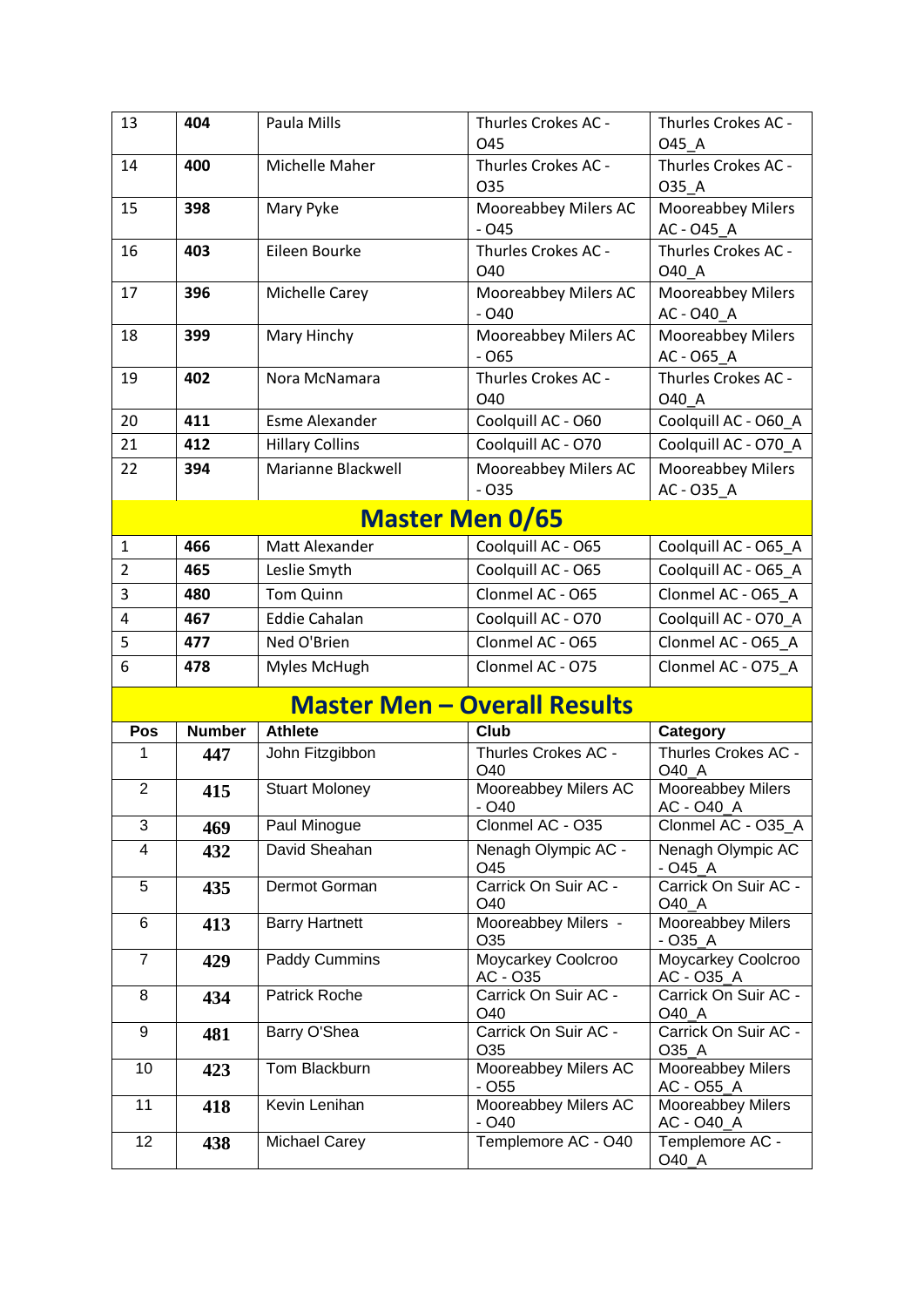| 13 | 445 | Peter Madden           | Templemore AC - O50                         | Templemore AC -<br>O50_A                      |
|----|-----|------------------------|---------------------------------------------|-----------------------------------------------|
| 14 | 473 | Conor Fleming          | Clonmel AC - O50                            | Clonmel AC - O50_A                            |
| 15 | 436 | Eugene O'Keeffe        | Carrick On Suir AC -<br>O <sub>50</sub>     | Carrick On Suir AC -<br>O50_A                 |
| 16 | 449 | Liam Shanahan          | Thurles Crokes AC -<br>O40                  | Thurles Crokes AC -<br>O40_A                  |
| 17 | 420 | <b>Gerard Hanley</b>   | Mooreabbey Milers AC<br>$-045$              | Mooreabbey Milers<br>AC - O45_A               |
| 18 | 459 | <b>Dermot Hayes</b>    | Dundrum AC - O50                            | Dundrum AC -<br>O50_A                         |
| 19 | 437 | Keith Fraher           | Carrick On Suir AC -<br>O40                 | Carrick On Suir AC -<br><b>O40_A</b>          |
| 20 | 430 | John Fogarty           | Moycarkey Coolcroo<br>AC - O45              | Moycarkey Coolcroo<br>AC - O45_A              |
| 21 | 448 | Declan Ryan            | Thurles Crokes AC -<br>O40                  | Thurles Crokes AC -<br>O40_A                  |
| 22 | 422 | Willie O'Donoghue      | Mooreabbey Milers AC<br>$-055$              | <b>Mooreabbey Milers</b><br><u>AC - O55_A</u> |
| 23 | 457 | Michael Ryan           | Dundrum AC - O40                            | Dundrum AC -<br>O40_A                         |
| 24 | 425 | Liam Lewis             | Mooreabbey Milers AC<br>$-045$              | Mooreabbey Milers<br>AC - O45_A               |
| 25 | 482 | Paudie Coen            | Dundrum AC - O40                            | Dundrum AC -<br>O40_A                         |
| 26 | 442 | Seamus Duggan          | Templemore AC - O45                         | Templemore AC -<br>O45_A                      |
| 27 | 414 | <b>Padraig Wallace</b> | Mooreabbey Milers AC<br>$-035$              | Mooreabbey Milers<br>AC - O35_A               |
| 28 | 424 | Damien Holian          | Mooreabbey Milers AC<br>$-$ O <sub>55</sub> | Mooreabbey Milers<br>AC - O55_A               |
| 29 | 470 | Barry Horgan           | Clonmel AC - O40                            | Clonmel AC - O40_A                            |
| 30 | 472 | <b>Eelco Beckers</b>   | Clonmel AC - O45                            | Clonmel AC - O45_A                            |
| 31 | 444 | Tommy Gleeson          | Templemore AC - O50                         | Templemore AC -<br>O50_A                      |
| 32 | 421 | Dariusz Gazdowicz      | Mooreabbey Milers AC<br>$-045$              | <b>Mooreabbey Milers</b><br>AC - O45_A        |
| 33 | 439 | <b>Adrian McGinley</b> | Templemore AC - O40                         | Templemore AC -<br>O40 A                      |
| 34 | 431 | <b>Brain Carroll</b>   | Moyne AC - O40                              | Moyne AC - O40_A                              |
| 35 | 461 | Michael Moore          | Dundrum AC - O60                            | Dundrum AC -<br>O60_A                         |
| 36 | 464 | John O'Shea            | Coolquill AC - O45                          | Coolquill AC -<br>O45_A                       |
| 37 | 446 | Declan Gorman          | Templemore AC - O50                         | Templemore AC -<br>O50_A                      |
| 38 | 427 | Robert Cunningham      | Mooreabbey Milers AC<br>$-040$              | Mooreabbey Milers<br>AC - O40_A               |
| 39 | 474 | <b>Bernard Feery</b>   | Clonmel AC - O55                            | Clonmel AC - O55_A                            |
| 40 | 460 | Jim Halley             | Dundrum AC - O50                            | Dundrum AC -<br>O50_A                         |
| 41 | 456 | Rob Hogan              | Dundrum AC - O35                            | Dundrum AC -<br>O35_A                         |
| 42 | 440 | Seany Percy            | Templemore AC - O45                         | Templemore AC -<br>O45_A                      |
| 43 | 475 | Sean O'Dea             | Clonmel AC - O55                            | Clonmel AC - O55_A                            |